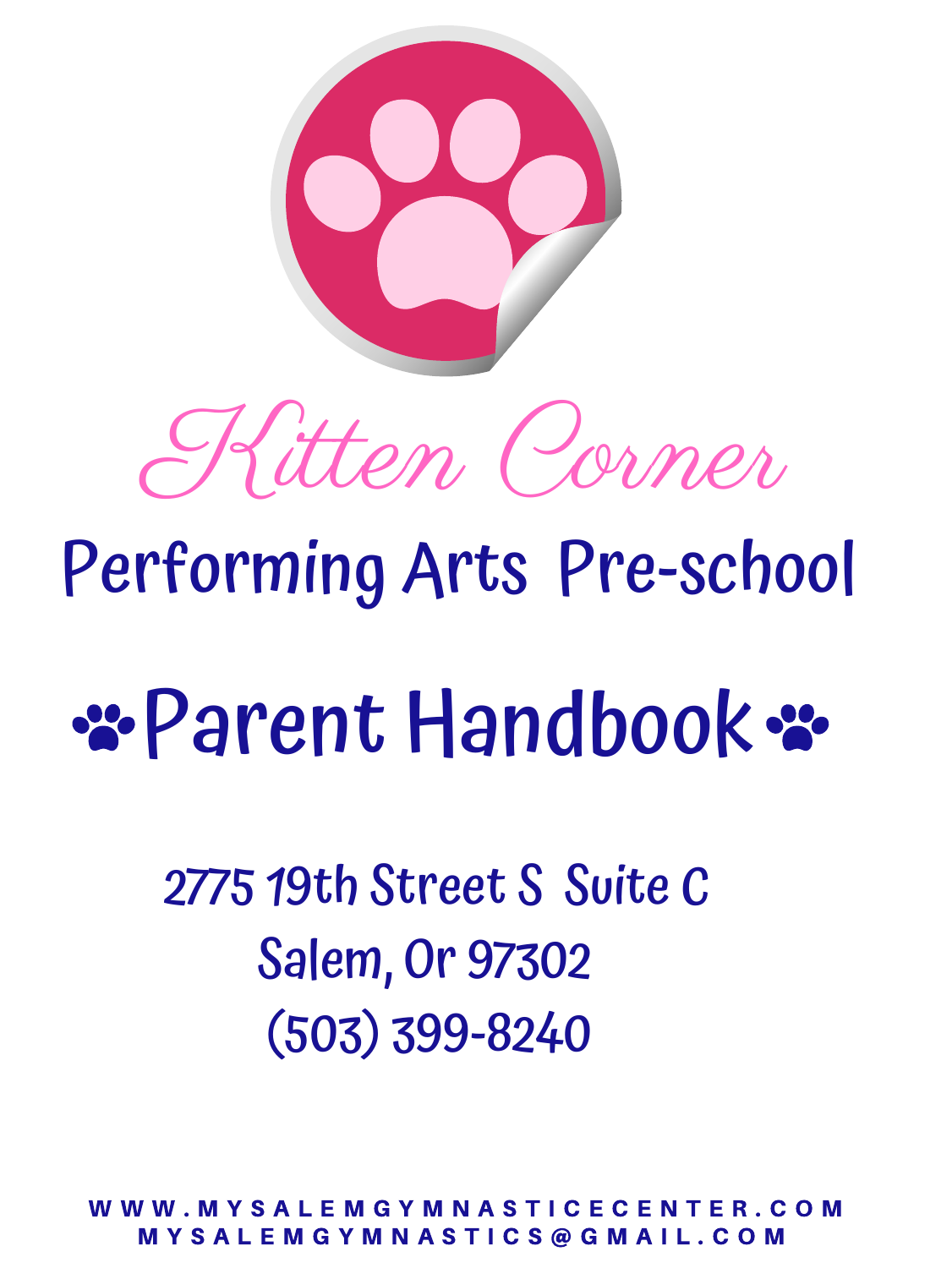



#### Welcome:

 $S(A)$   $\wedge$   $A$   $\wedge$   $A$   $\wedge$   $B$ F O R D H A M G R A H A M A N m 9 9 1 1 9 1 1 9 1 1 9 1 1 9 1 1 9 1 1 9 1 1 9 1 1 9 1 1 9 1 1 9 1 1 9 1 1 9 1 1 9 1 1 9 1 1 9 1 1 9 1 1 9 1 1 S QUITTUUN DIE PROVINSIE VAN DIE VAN DIE VAN DIE VAN DIE VAN DIE VAN DIE VAN DIE VAN DIE VAN DIE VAN DIE VAN D F O R D H A M  $\bullet$ SC UU UI*la*iin uul would like to thank you for giving us the opportunity to teach your Hello and welcome to Kitten Corner Performing Arts Preschool. First, we child/children our combined academic and fine arts program. We know you have other choices and we will not take that for granted. This handbook is created to outline all of the mutually beneficialrequirements necessary to ensure that all of our policies are clearly defined which will also help to minimize any possible misunderstandings moving forward. Please don't hesitate to ask if you have questions or need clarification.

#### Our Philosophy:

- be curious and creative. We also recognize that all children are unique<br>individuals and we will annroach their learning with this nhilosophy in mind d grow with based learning, right and left brain activities, and positive social interaction.<br>Which have seen interesting the children and see the children in the cold in t It is our goal to promote an environment where children are encouraged to individuals and we will approach their learning with this philosophy in mind. We will encourage them to use their whole person to learn and grow with regards to cognitive development and movement education. We strive to combine and weave allrelevant correlations between play-It is the specific combination of all of these elements that will help a child
- develop into a confident, happy learner who will not only show readiness for
- kindergarten but a zest for new adventures when it is time to move forward.
- $2^{21}$ We understand and value a system of open communication so that a strong
- bond between you, your child and ourselves can be created. This way you feel secure and confident leaving your child/children in our care.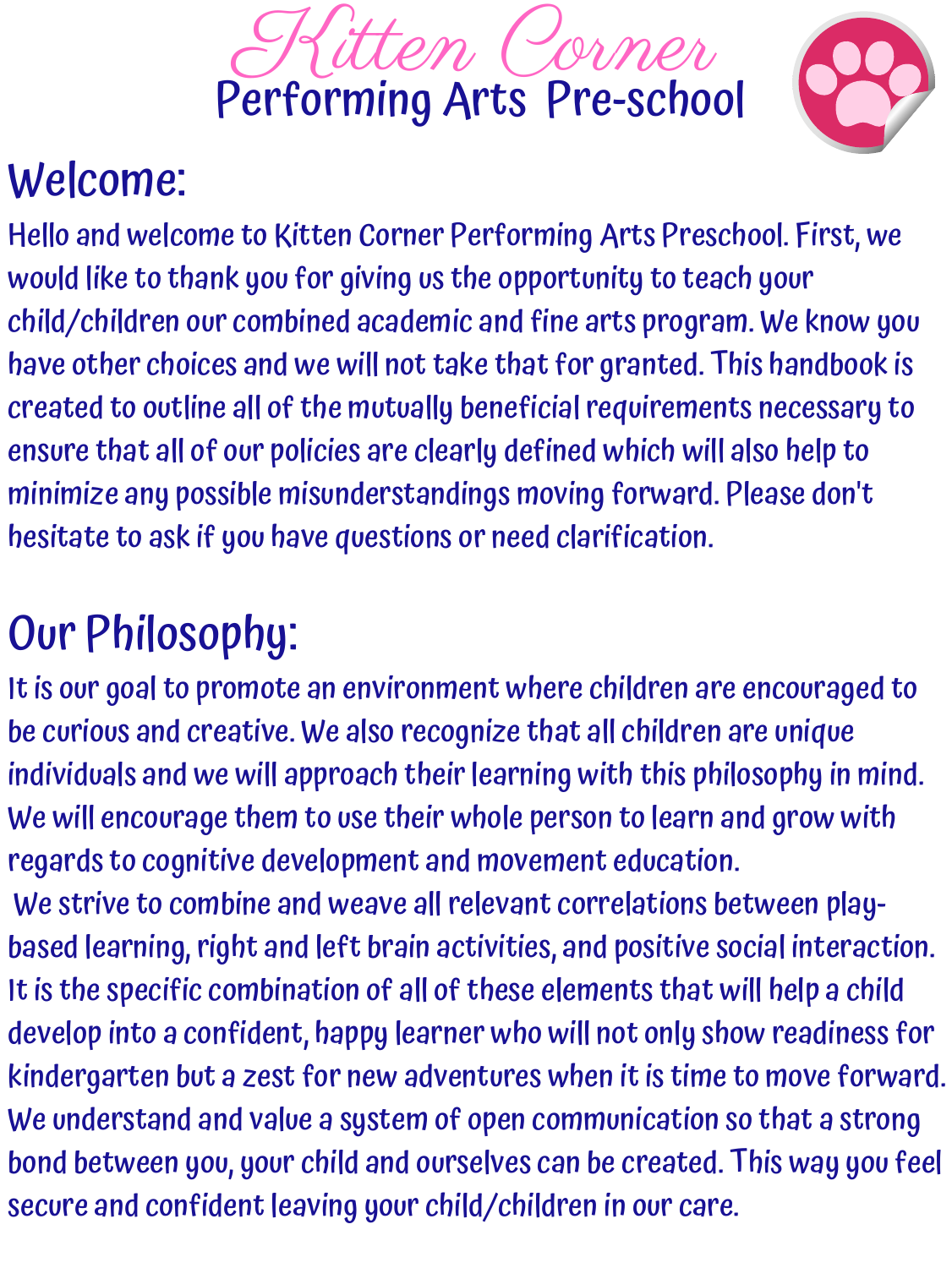Kitten Corner Performing Arts Pre-school



#### Progress:

and we can set up a scheduled meeting. We will also reach out if we feel an S U N D A Y ,A P R I L 1 0 , 2 0 1 9 , 7 P M A A CALLATING I  $\sigma$  and the value of  $\sigma$  $\mathbf{S} \mathbf{A} \mathbf{A} \mathbf{A} \mathbf{A} \mathbf{A} \mathbf{A} \mathbf{A} \mathbf{A} \mathbf{A} \mathbf{A} \mathbf{A} \mathbf{A} \mathbf{A} \mathbf{A} \mathbf{A} \mathbf{A} \mathbf{A} \mathbf{A} \mathbf{A} \mathbf{A} \mathbf{A} \mathbf{A} \mathbf{A} \mathbf{A} \mathbf{A} \mathbf{A} \mathbf{A} \mathbf{A} \mathbf{A} \mathbf{A} \mathbf{A} \mathbf{A} \mathbf{A} \mathbf{A} \mathbf{A} \mathbf{$  $F$   $\mathbf{F}$   $\mathbf{D}$   $\mathbf{D}$   $\mathbf{F}$   $\mathbf{D}$   $\mathbf{D}$   $\mathbf{F}$ M A L V E R N , P A 1 9 3 5 5 We will offer a mid-year and end of the year progress reportif necessary as well as end-of-year showcase opportunities for the fine arts portion of our programs. If you feel you would like us to check in sooner please let us know additional progress meeting or report is necessary. You may call and leave a message or email and myself or a teacher will get back to you as soon as possible to schedule a day and time.

#### Enrollment:

Please begin by filling out and returning the parent application form outlining

- \$10 per \$90 nonrefundable application fee which will be puttowards the first year's child child's immunization record, and if necessary any legal documentation .<br>help us complete your registration by turning in all necessary papers a soon as general information and important contacts. Also, sign all financial contracts as well as all medical and photo releases. This must be accompanied by the registration fee upon entry of our program. Please also include a copy of your regarding the child/children's custody arrangements. Your file will not be considered complete until all of these documents are returned to us so please possible.
- DATE AT ALL TIMES. All addresses, phone numbers, and e-mails must be FOR THE SAFETY OF THE CHILDREN ALL RECORDS MUST REMAIN UP TO checked to ensure that we have not missed any changes to pertinent information. We will not be responsible for a lack of communication if any information is not updated by you in the event of changes.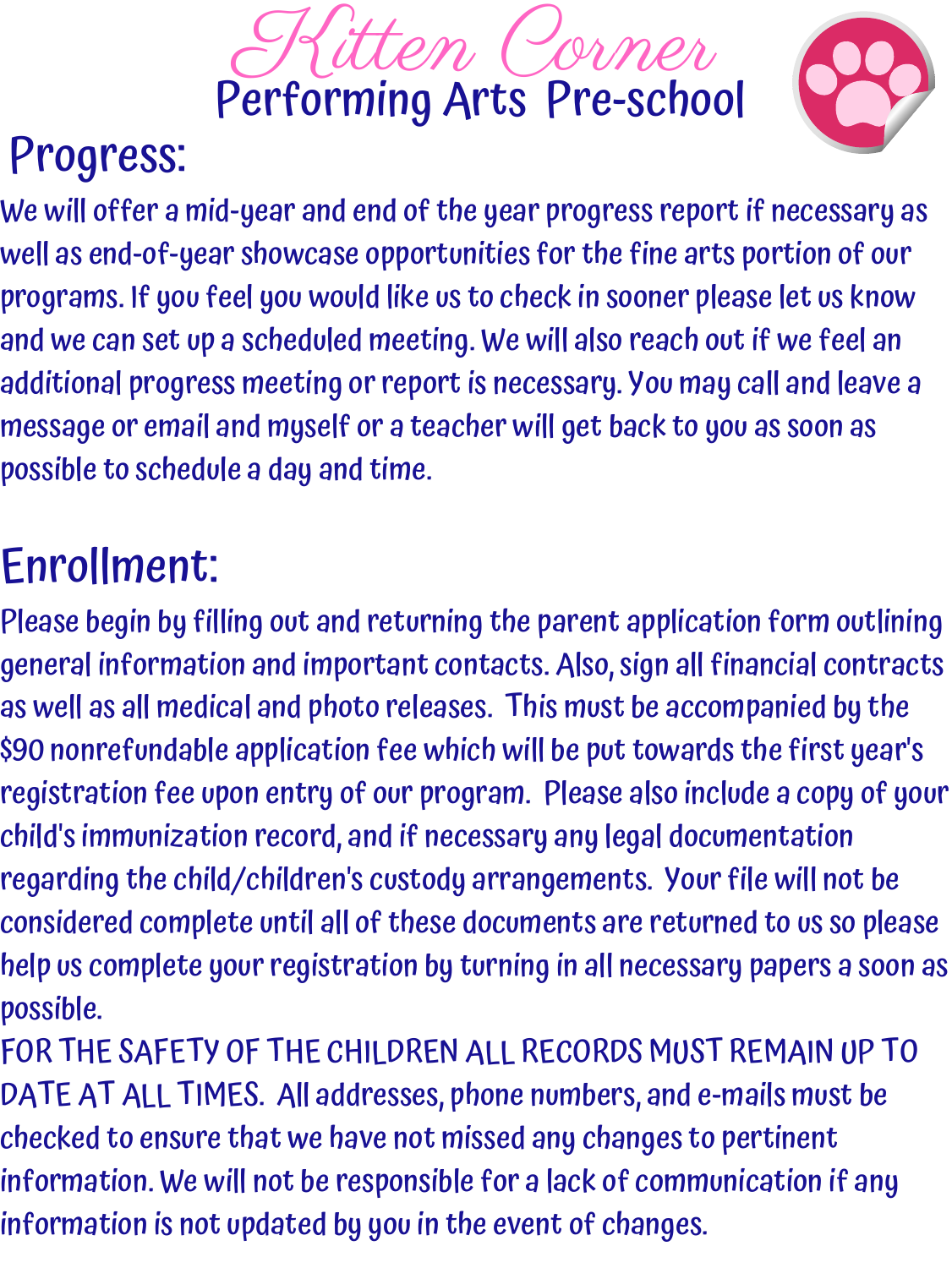#### Kitten Corner Performing Arts Pre-school Drop off/Pick up:



- F O R D H A M A L L L L L L L L to cry and this will usually resolve within minutes of you leaving as your  $\mathbf{S} \cup \mathbf{S}$  ,  $\mathbf{S} \cup \mathbf{S}$  ,  $\mathbf{S} \cup \mathbf{S}$ INIISHAI TAT **P 200041 1 9 1**  $\mathbf{S}$  and  $\mathbf{A}$  and  $\mathbf{A}$  and  $\mathbf{A}$  and  $\mathbf{A}$  and  $\mathbf{A}$  and  $\mathbf{A}$ A LAM KAMA V  $\eta$  voo long Please ensure that your child is clean and fed before drop off. It is important to limit separation anxiety that can occur for younger children atthis time by not staying too long when dropping your child off. It is not unusual for a child child/children become involved in planned play or fun activities. We encourage a quick kiss or hug, and a statement that you will be back when their time at school is over which we will reinforce.
- When school is finished, we prefer to release the child/children to the parent or guardian. If this is not possible and someone else will be picking the child up please let us know so we can help prepare the child forthat difference. We will only release the child to someone who is on your accepted list. If changes
- let all people on<br>so that we are sure You will be<br>are not dronning rs wrst is to this must be made we can accept a written email in the short term and then the new name will need to be added to the list. Please let all people on your list know that we may ask to see photo identification so that we are sure we are taking all safety precautions with your child/children. You will be required to log your child/children in and out each day. If you are not dropping off or picking up the responsible person is required to do this in your stead. This provides us a written record of attendance and documents who is dropping off and picking up.

When you sign your parent agreement you choose the days and times that your child/children will be in our preschool. Please follow this agreement and do not drop your child off on days that have not been contracted for. We will not be able to accommodate any days that are not already contracted for.

#### Contracted Hours: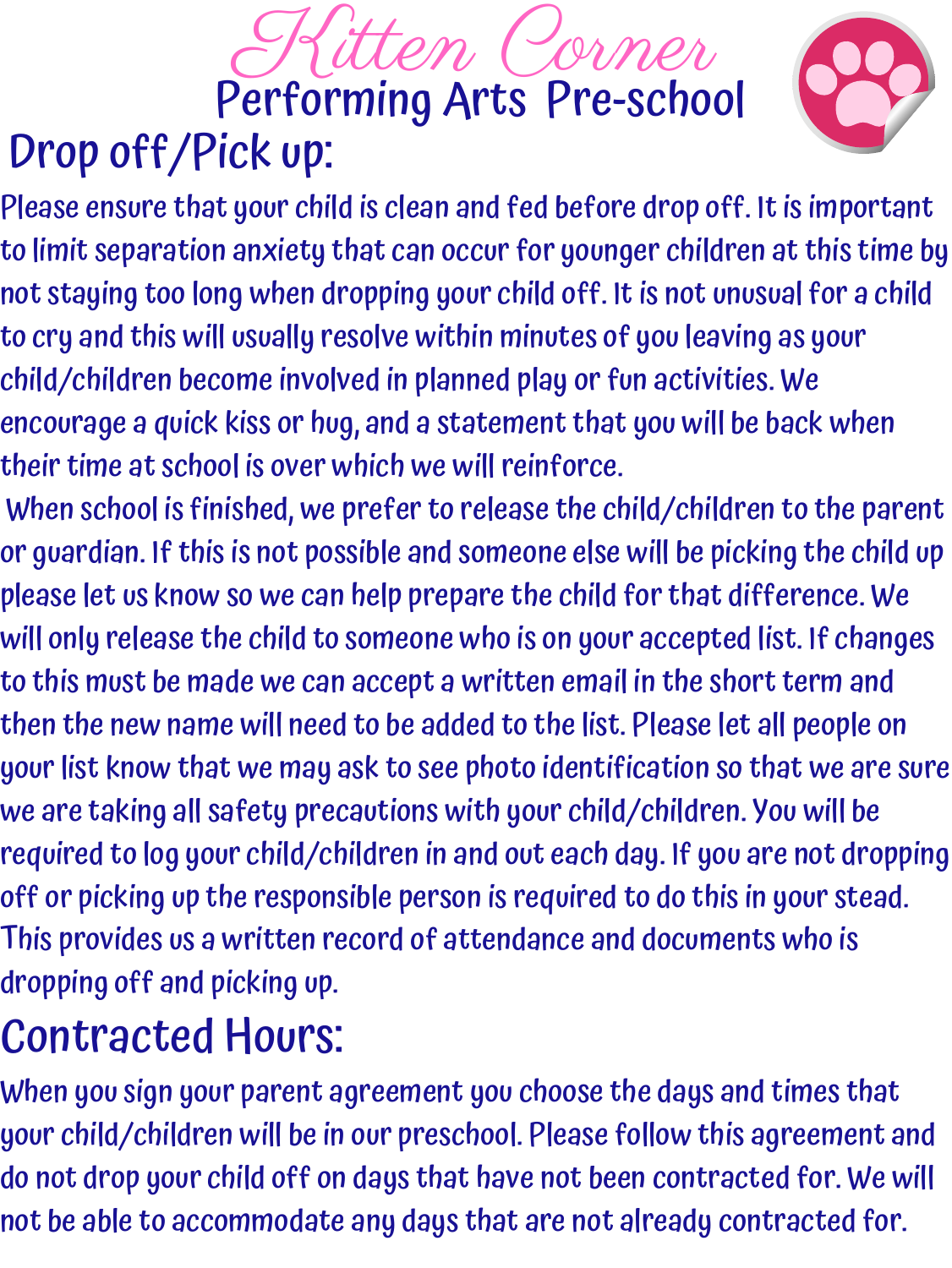#### Kitten Corner Performing Arts Pre-school Absences/Holidays/Vacations:



- S U V L V V L V M F O R D H A M G R A M G R A N D H A L L AN AL CANAI  $\blacksquare$ N A LA CONTRO There will not be any refunds or adjustments made to your preschooltuition for any time missed due to illness, holidays off, or vacation. A place has been reserved for each child. We willrun our schedule on a traditional school calendar with the same general holidays as the Salem Keizer school district. There will be no pro-rations or adjustments for any of those holidays.
- Below are specific holidays we will be closed for. Be sure to have alternate care for your child on these days:
- \*New Year's Eve /New Years Day.
- \*Memorial Day \*Independence day
- \*Thanksgiving and the following Fri
- \*Holiday Break (usually the week between xmas and New Years) \*Spring Break
- $\mathbf{a}_1$ , and if on a If any holiday falls on a Sat we may be closed the Fri before, and if on a
- Sunday the Monday after.
- nts made for All tuition will remain the same, and there will be no adjustments made for these.
- a safe manner. This includes but is not limited to loss of electricity, water,<br>. PLEASE NOTE: We reserve the right to close if we feel we cannot operate in heat, or extreme weather conditions, or medical epidemics. As we do not
- anticipate this as a regular occurrence if at all, all tuition will remain the same
- z rond a panaonnoù ang danoi aisi aparon ar prigoioù oidosoù wo In the event of a pandemic or any other disruption of physical classes we will
- immediately move to a virtual format to finish out a current month and then if necessary continue with a virtual format with adjusted hours and pricing
- until which time as physical classes can resume.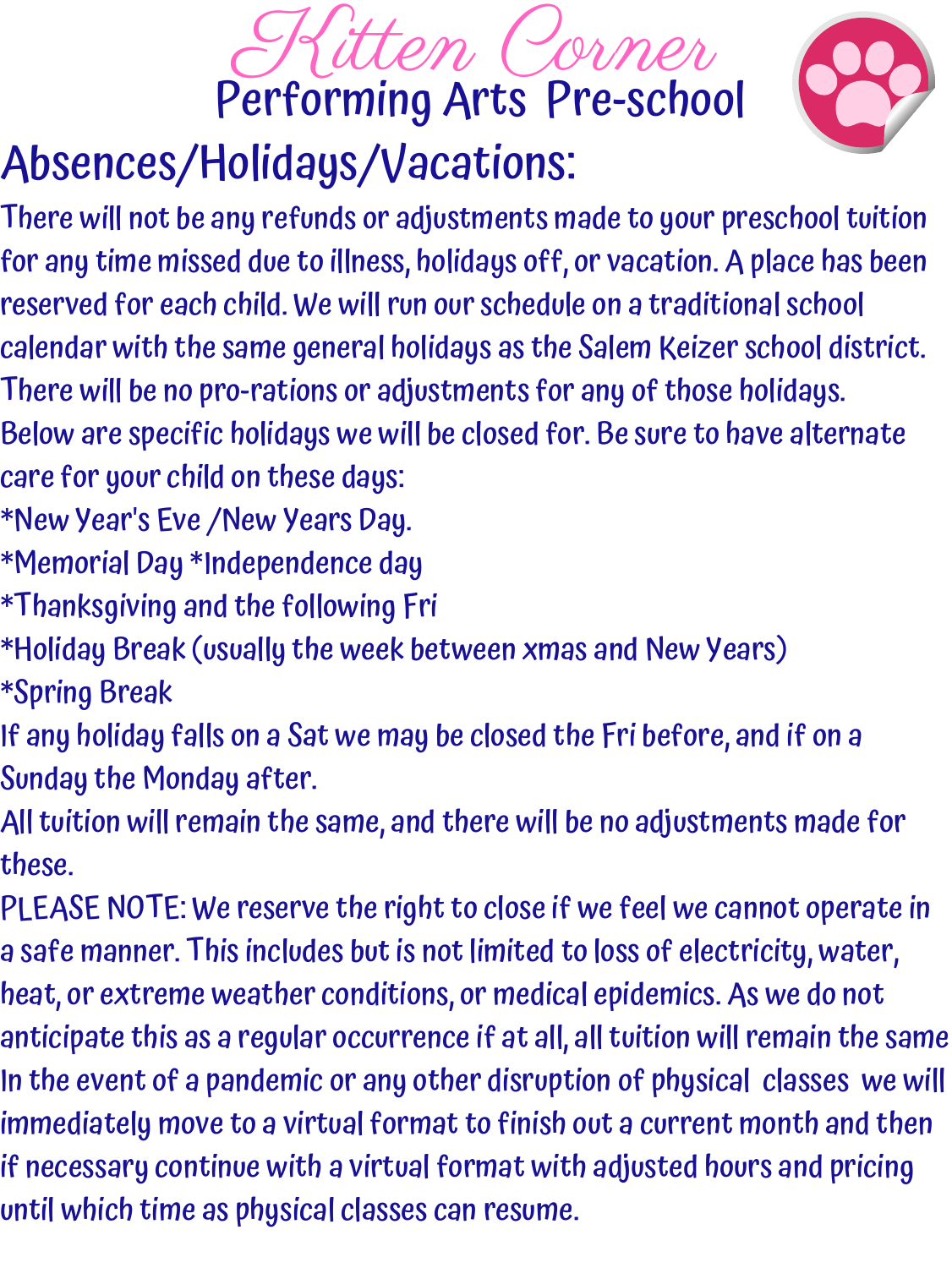#### Kitten Corner Performing Arts Pre-school Potty Training:



#### bring a change of clothes just in case that we keep on-premises. This should S U N D A Y ,A P R I L 1 0 , 2 0 1 9 , 7 P M *AILORT THAT* J V GJ V VI J Q J S U N D A Y A Y 2 O 1 0 1 2 D A Y 2 0 1 2 D A Y 2 0 1 2 D A Y 2 0 1 2 D A Y 2 0 1 2 D A Y 2 0 1 2 D A Y 2 0 1  $\blacksquare$  $\mathbf{V} \mathbf{V} \mathbf{V}$  virust All children entering our preschool are required to be fully potty trained in order to sign up. Our preschoolers use the restroom in the hallway next to the classroom. We understand that accidents do happen, and requestthat you be something that students can easily pull on independently. The staff ensures that all instruction on potty training is done showing empathy and concern forthe child. Staff uses positive approaches and recognition for children to succeed. Instruction will begin atthe start of the yearto know where the toiletis, successful use, and proper handwashing after. The teacher/staff willremain outside the bathroom with the main door open so visual contactis maintained. guidance will be applied as necessary. We will

- have bathroom breaks built into the daily schedule.
- \*Should the child have an accident orrequire assistance the parent will be
- e parent will be<br>child and another called and notified that we will be in the restroom with the child and another staff member will be present as well to ensure safety.
- child Snacks/Lunch: Please let us know if there are any food allergies that your
- child must not have in case we offer a snack or treat. It is important to
- nomcoring cne<br>regande to mention that while we can deal with ingestable allergies by monitoring the allergy list you provide we are not an allergy-free zone with regards to
- airborne allergies such as peanut allergies.
- 2 7 7 5 1 9 T H S T S A L E M , O R 9 7 3 0 2 We do not provide lunch and you will need to provide a sack lunch of your choosing. Please Include a small snack or larger lunch that we can use for snack as well if you have a child that gets hungry more often.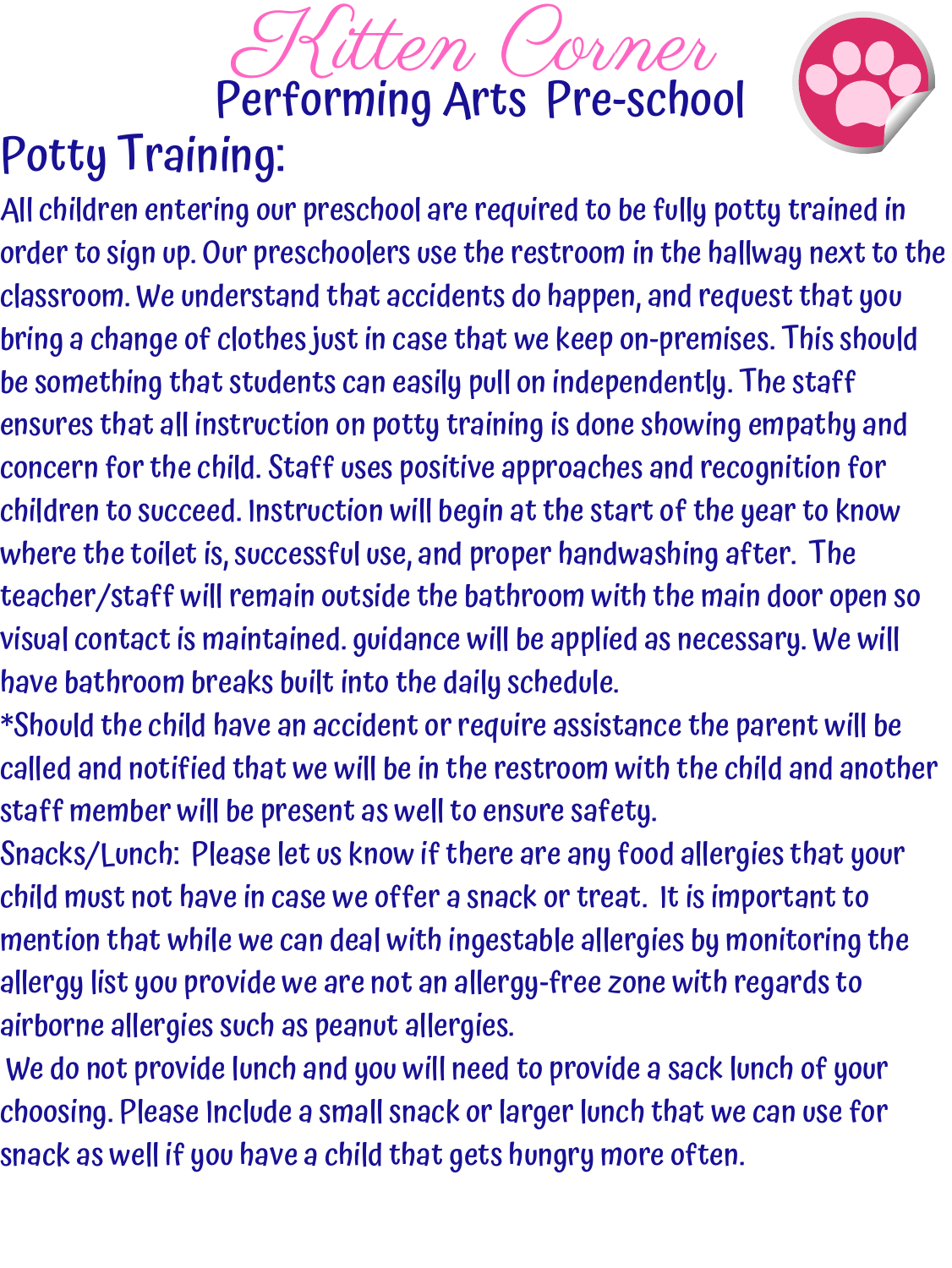#### Kitten Corner Performing Arts Pre-school

#### Health Concerns Requiring Removal from School:

- \*Rash, Head Lice/Nits: A rash on the body especially if a feveris present as well as the appearance of head lice or nits in the hair.
- $\mathbf{A} \cdot \mathbf{B}$  ,  $\mathbf{A} \cdot \mathbf{A}$  ,  $\mathbf{A} \cdot \mathbf{A}$  ,  $\mathbf{A} \cdot \mathbf{A}$  ,  $\mathbf{A} \cdot \mathbf{A}$  ,  $\mathbf{A} \cdot \mathbf{A}$  ,  $\mathbf{A} \cdot \mathbf{A}$  ,  $\mathbf{A} \cdot \mathbf{A}$  ,  $\mathbf{A} \cdot \mathbf{A}$  ,  $\mathbf{A} \cdot \mathbf{A}$  ,  $\mathbf{A} \cdot \mathbf{A}$  ,  $\mathbf{A} \cdot \mathbf$  $\mathsf{F}$  and  $\mathsf{F}$  or  $\mathsf{F}$ TU 1190 9 UN S U N D A Y ,A P R I L 1 0 , 2 0 1 9 , 7 P M r a Rhain Ma JU. *7* UU 1110 \*Runny Nose:You may still bring your child to school if he/she has a common
- cold (slight cough, clear fluid, slight sneezing). If your child has any colored
- discharge, or an active cough, or possible covid-19 please stay home.
- \*Crusty orred eyes: Red or crusted eyelids could possibly lead to pink eye and
- a child with these symptoms needs to be kept home or may be sent home.
- \*Sore throat: If accompanied by a fever or swollen lymph nodes.
- \*Vomiting for any reason
- \*Diarrhea if consistent and occurring more than once in a short amount of time.
- child should be free of all fevers for 24 hours or longer before returning to<br>school. This is 24 hours without the aid of a fever reducer \*Fever: Fever of 100 degrees ferenheight or more. If a fever has occurred a school. This is 24 hours without the aid of a fever reducer.
- Please help us keep all of the children safe by following these guidelines and<br>not sending your child /children to school if any of the following are present not sending your child/children to school if any of the following are present. We reserve the right to determine if and when a child should be sent home
- from school if an illness is present. We ask for illness to be over with at least<br>at have before a nature to school an a dectar's nate if natureing seemen
- 24 hours before a return to school or a doctor's note if returning sooner.
- Please let us know if your child becomes ill so that we may inform other
- 2 7 7 5 1 9 T H S T S A L E M , O R 9 7 3 0 2 parents. In the event of a communicable disease, you will be asked to come and pick up your child. He/she will be isolated from other students until your arrival. When no longer contagious your child may come back to school. We
- will notify all parents of any such illnesses to watch out for. We will update covid policies as needed.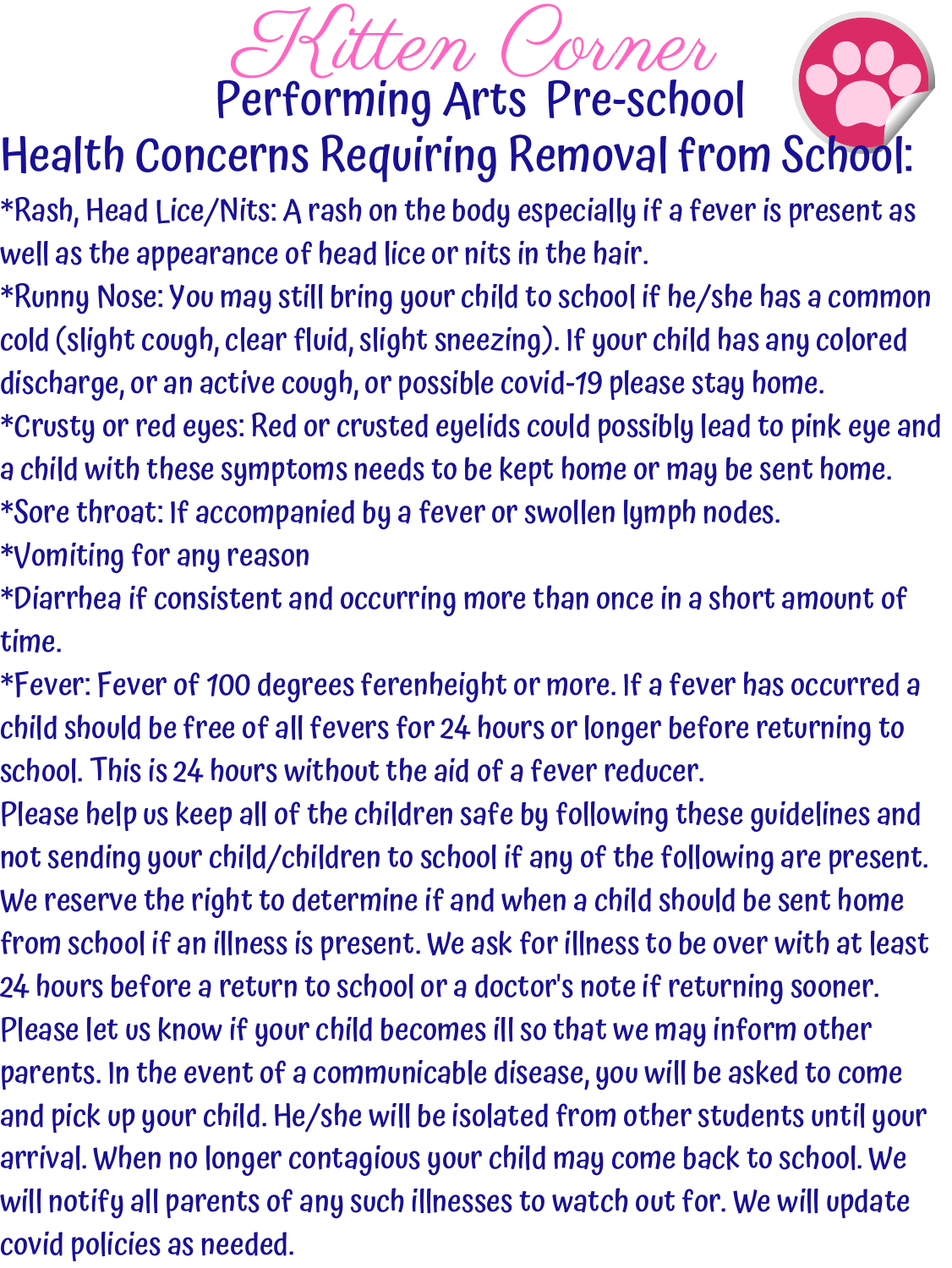#### Kitten Corner Performing Arts Pre-school Medication/Emergencies:



S U N D A Y , A P R I L 1 0 , 2 0 1 9 , 7 P M will be required to fill out a written form and to supply all medications in their S U N D A Y R I L 1 0 1 P M A AIN LUTH T I GID VY I VII A S U N D A Y 2 0 1 D A Y 2 0 1 D A Y 2 0 1 D A Y 2 0 1 D A Y 2 0 1 D A Y 2 0 1 D A Y 2 0 1 D A Y 2 0 1 D A Y 2  $\boldsymbol{\mathsf{u}}$  and  $\boldsymbol{\mathsf{m}}$  this  $\boldsymbol{\mathsf{v}}$  $\overline{\mathcal{L}}$  and  $\overline{\mathcal{L}}$  and  $\overline{\mathcal{L}}$ is extremely<br>nearest hospital for treatment. If an ambulance is called and detailed emergency services are<br>required usu will be responsible for all characs relating to this care. listed. Please remember to check that information and keep it updated as<br>eften as resesses As we only have your littles for 3 hours per day, we ask not to have to administer any medicine or cream unless absolutely necessary. If you have a situation where this becomes necessary, we will absolutely help with this. You original containers. These must be labeled with the child's names. Each medication will only be used forthe duration listed on the form. We will do everything we can to prevent injuries and promote the safety of all children in our school. However, it is also important to note that accidents resulting in injury can still happen. There will always be a teacher fully trained in first aid and CPR at all times with the children and that person will follow all training and guidance in that regard. If serious you will be called immediately, and we may suggest you take your child to their doctor or emergency if a further evaluation is necessary. If an injury is extremely serious, 911 will be called and your child will be taken to the nearest hospital required, you will be responsible for all charges relating to this care. If you cannot be reached directly we will call all emergency contacts you have often as necessary.

If a child bites another child we will intervene, offer immediate help to the child that was bitten, remove the biter from the situation, and speak to the child about alternative choices. Parents will be notified, and the incident recorded.

### Biting: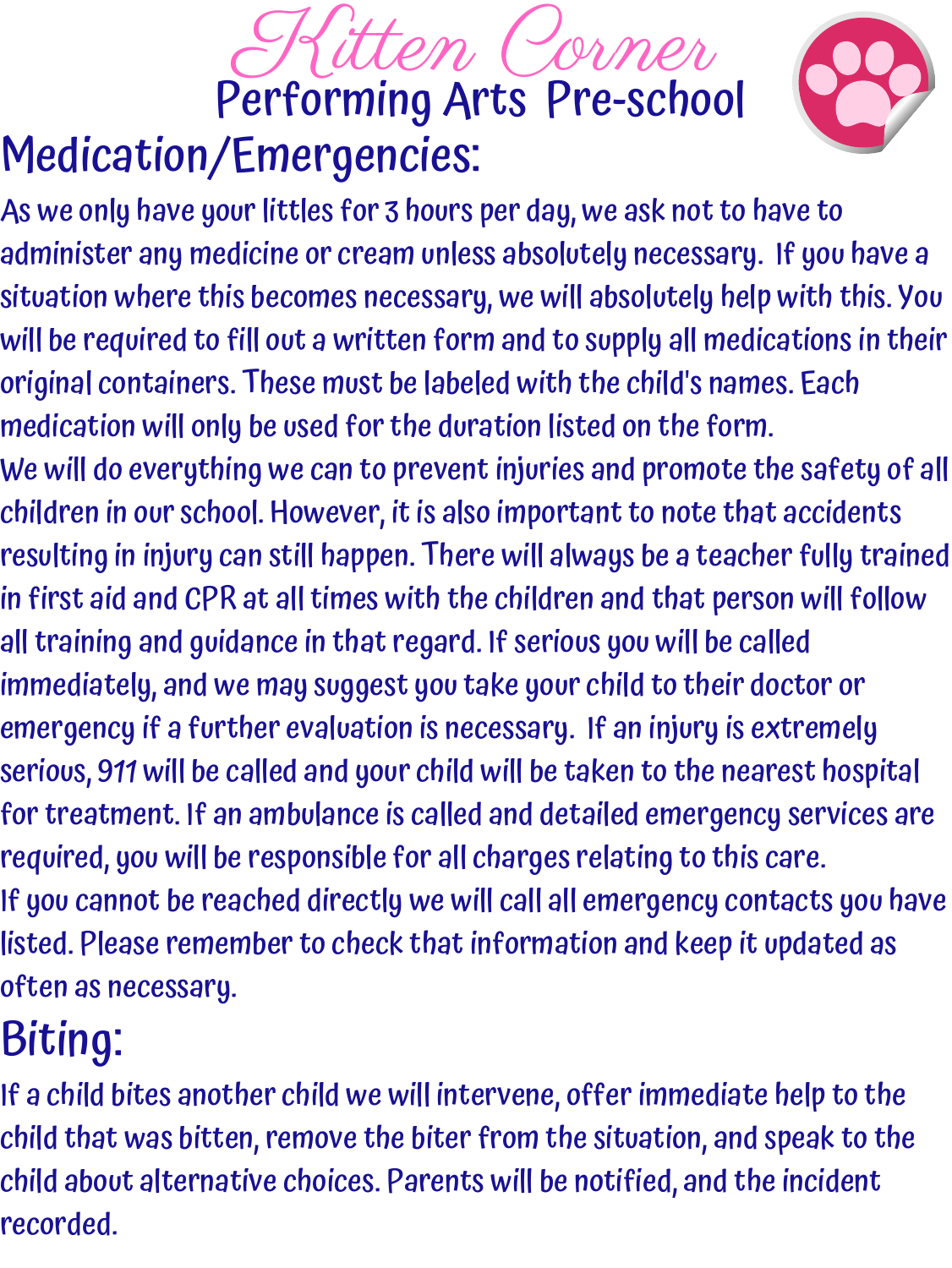#### $\mathcal{S}$  and  $\mathcal{S}$  and  $\mathcal{S}$  and  $\mathcal{S}$  and  $\mathcal{S}$  and  $\mathcal{S}$  and  $\mathcal{S}$  and  $\mathcal{S}$  and  $\mathcal{S}$  and  $\mathcal{S}$  and  $\mathcal{S}$  and  $\mathcal{S}$  and  $\mathcal{S}$  and  $\mathcal{S}$  and  $\mathcal{S}$  and  $\mathcal{S}$  and  $\mathcal{S}$  and  $F \sim \frac{1}{2}$  . The distribution of  $\frac{1}{2}$ 9 M A L V E R N H Confidentiality:

Please note that all of our records and your personal information will be kept confidential at all times.





#### Child Abuse:

We are required by law to report any physical, emotional, sexual abuse or neglect.

cleaning up after themselves after meals, washing up before and after meals<br>and projects to instill this hehavior as theu learn and orow. Manu of our crafts will have a focus on the process of crafting and not on the final<br>outcome with regards to look or structure Our curriculum and preschool philosophy will have our students engaging in play, storytime, crafts, instruction, and physical education thatis designed fortheir age group. While we will have a general schedule and time frame for these experiences we will also remain flexible to provide an optimal learning environment. We will ask the children to engage in general chores such as and projects to instill this behavior as they learn and grow. Many of our outcome with regards to look or structure.

#### Curriculum and special activities:

follow all laws and mandates including no parents on the premises if OSHA  $\,$ We will maintain an open-door policy, and you are welcome to call or come in to see your child at any time during our school hours. Please just come to the front desk and let one of our staff know you are there\*During covid we will and OHA mandates require it. .

#### Open Door Policy: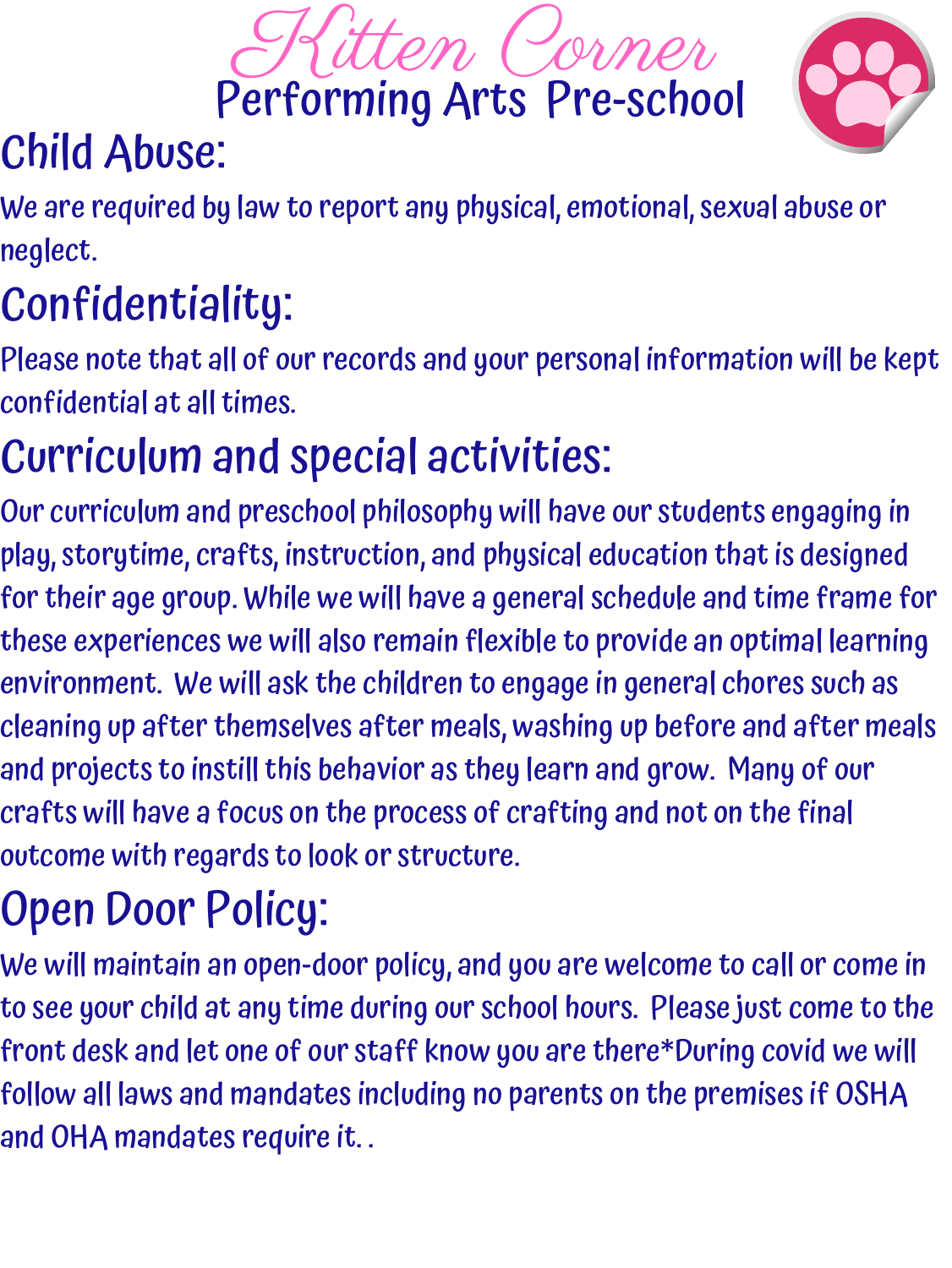F O R D H A M G R A N D H A L L your student's birthday. If you would like to come and have more of a party,  $\;$  $S' \cup A \cup A$ ri nash san  $\mathbf{v}$  , and  $\mathbf{v}$  and  $\mathbf{v}$  $\mathbf{A}$   $\mathbf{A}$   $\mathbf{A}$   $\mathbf{A}$   $\mathbf{A}$   $\mathbf{A}$   $\mathbf{A}$   $\mathbf{A}$   $\mathbf{A}$   $\mathbf{A}$   $\mathbf{A}$   $\mathbf{A}$ I M PNI S M A K MUTTUO 1774 We will offer holiday parties and special holiday events throughoutthe year. We will let you know well ahead of time to be able to attend if desired. We will have all students make a special card and sing the Happy Birthday song on you may bring in any cupcakes or cake items and this must be scheduled in advance so we can put that in our daily activity right before pick up.

#### Kitten Corner Performing Arts Pre-school Birthday Parties/Holiday events:



#### General Cleanliness:

We will make certain that we do our best to provide a high standard of cleanliness and hygiene for our students and school. Hands will be washed or hand sanitized at the start of our day, before eating, after toilet use, or after

2 7 7 5 1 9 T H S T S A L E M , O R 9 7 3 0 2 our spaces and the people they interact with. This includes fellow students and teachers.<br>We will strive for adherence to these principles by explaining and reiterating. are not being respected we will offer preventative strategies as in suggesting<br>alternate words ar phroses ar actions if neegssary. In the event of a conflict We encourage our students to learn to respect the things in our spaces and We will strive for adherence to these principles by explaining and reiterating these values through our words using love and consistency. If these guidelines alternate words or phrases or actions if necessary. In the event of a conflict, we will encourage problem-solving, use redirection, and make note of a possible loss of privileges. Anytime children are togetherin a school setting, there is always a possibility for disagreements. Unless it becomes a chronic behavioral issue we will use the above listed strategies to change behavior.

tissue use.

#### Discipline: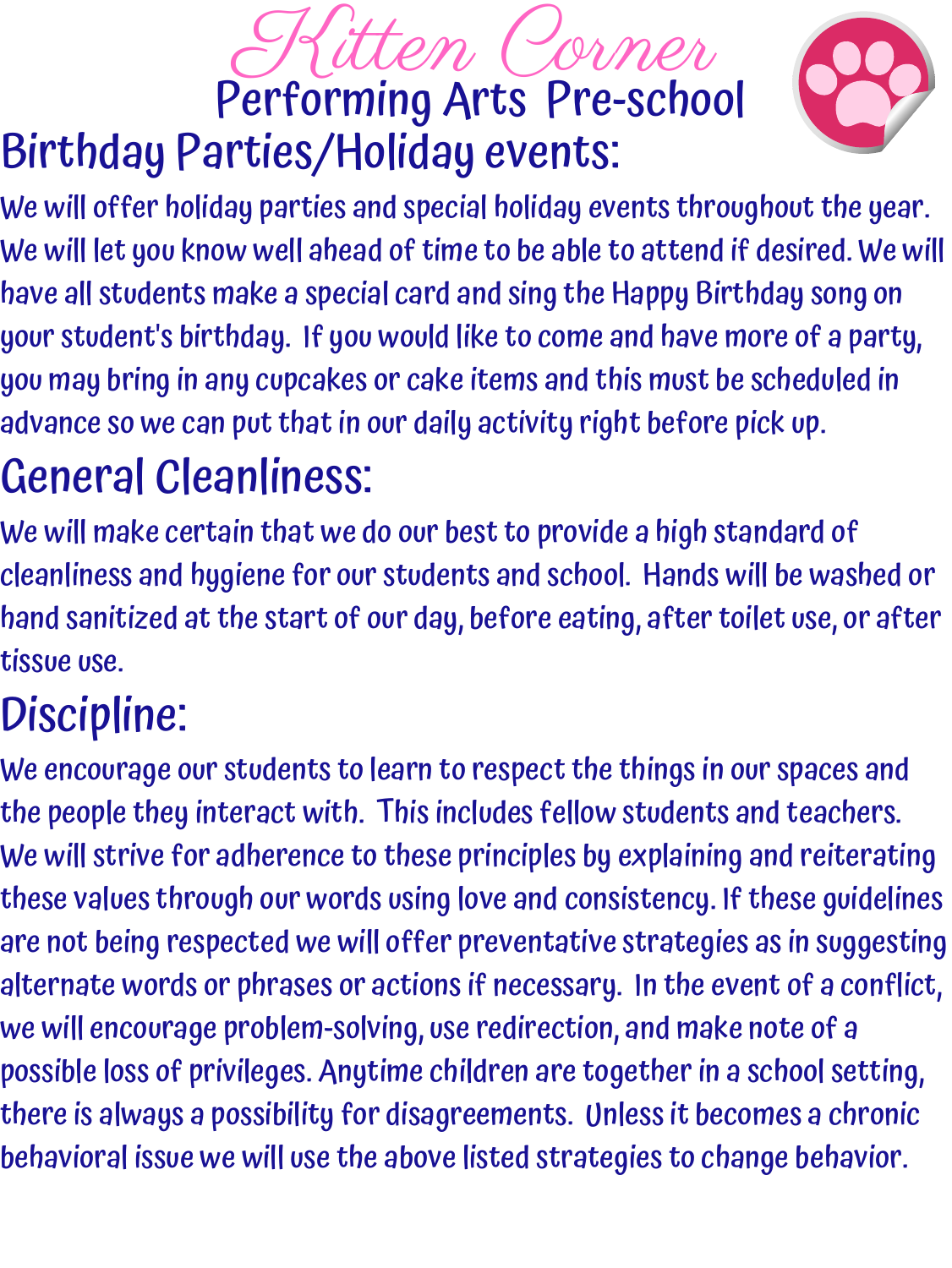#### Kitten Corner Performing Arts Pre-school



- STADI' AL 911 STA F OF OF A H A I N D A RINADH I I *F* **P D P D P R** If chronic behavior continues to be a problem with regards to biting or hitting we will do our best to work with you to find a solution. We will only suggest removal from our school if we cannot find a solution and the continued presence of a student is interfering with the safety of another or all students
- in the school.
- We will not, under any circumstances spank, physically abuse, verbally abuse, or use group embarrassment, withhold food or snack orisolate as punishment.

- Your tuition amounts and time schedules will be contracted on the financial agreement form. All tuition will be paid via autopay. The bill is and payment is due on the 1st, and will be pulled on the first of each month.
- $\mathbf{1} \cdot \mathbf{1}$ Each yearthe cost of our preschool may rise. If we intend to raise fees, you willreceive a 30-day notice in advance of this happening.
- If the card on file s not able to be charged school will be suspended
- a cashier's immediately until all funds including the charge are paid with a cashier's
- check or money order. If this happens more than once you will be required to
- and any failure to do so will result in your child being dropped from our pay with a cashier's check, cash, or money order on the first of every month
- program.

provide a year end summary of fees paid if requested. We will provide a year end summary of fees paid if requested.

#### Payment Procedures:

#### Taxes: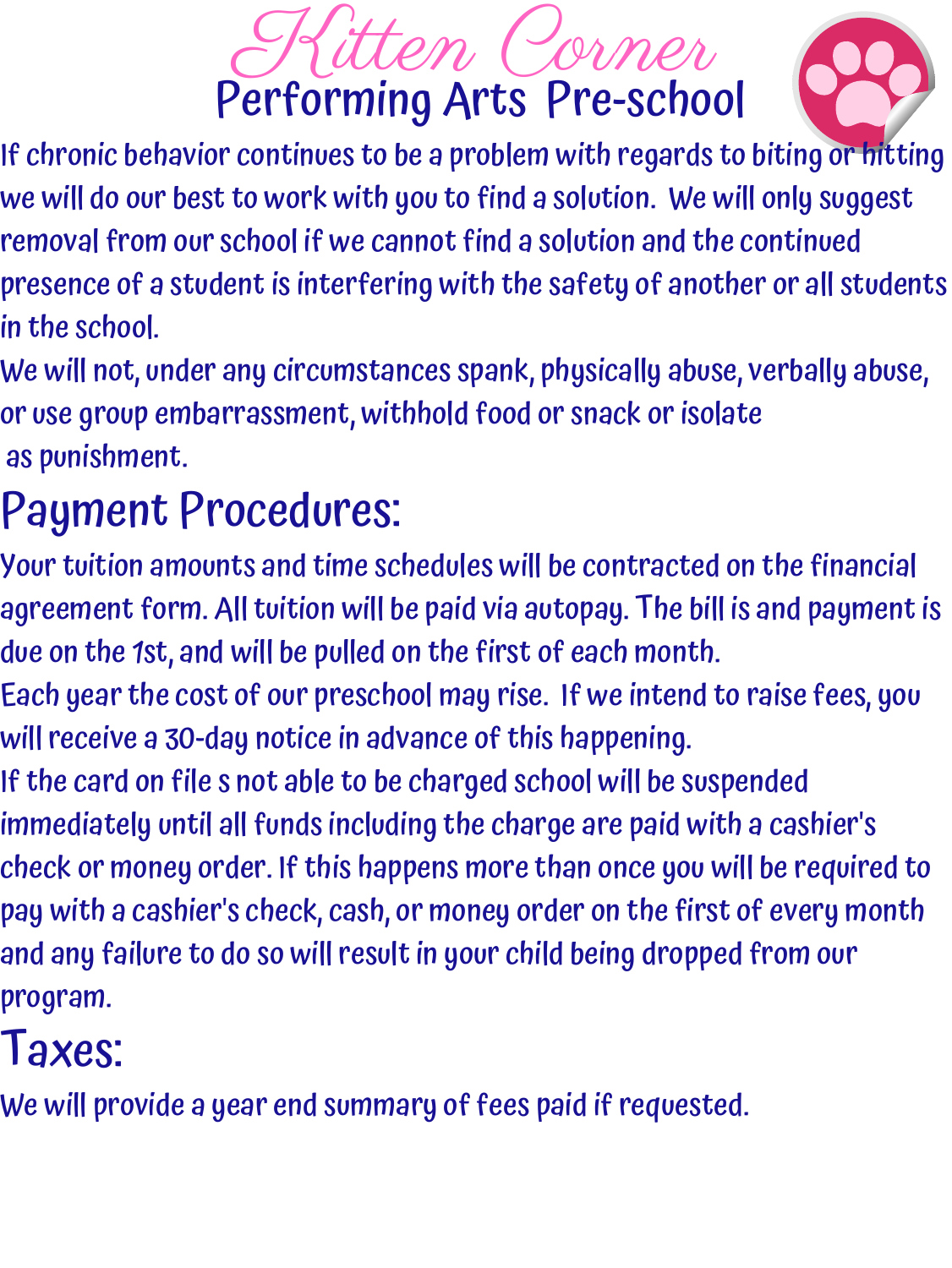#### Kitten Corner Performing Arts Pre-school Termination Policy:



- We reserve the right but are not limited to: terminating our preschool contract and arrangement forthe following issues:
- <u>SITIPE PHIP R I (1 0 1 </u>  $\mathbf{C}$   $\mathbf{C}$   $\mathbf{C}$   $\mathbf{C}$  and  $\mathbf{C}$  and  $\mathbf{C}$ O DAN FANDER K Failure to pay, failure to complete required forms, lack of adherence to this
- $\blacksquare$  $\mathbf{v}$  of  $\mathbf{v}$  and  $\mathbf{v}$  $\blacksquare$  W  $\blacksquare$  and  $\blacksquare$ handbook verbally or in writing, lack of a child to adjust to our preschool after
- a given amount of time, physical or verbal abuse of any person or property,
- our inability to meet a child's needs. If we elect to terminate we will send
- home in writing our termination letter and that will be effective immediately.
- If you need to terminate our agreement you are required to do so, in writing, 30 days PRIOR to when you wish tuition to stop. If this does not occur you will continue to owe even if the student has not been in attendance. Simply not having your child show up to class does notrelease you from the financial
- 

2 7 7 5 1 9 T H S T S A L E M , O R 9 7 3 0 2 \$10 per center, all doors 3-5 yrs will be walked to the far end of the large parking lot until safety crews arrive In the event of an emergency outside such as a person of illrepute seeking any harm, all children will be brought outinto the gymnastics center, all doors will be locked down, and all parents called. We will conductregular safety and fire drills and in the event of a fire or other catastrophic event, all students and all parents are notified. We will keep a copy of all student's contacts in an emergency preparedness suitcase which willremain with one of the teachers in the event of an emergency. Teachers will remain with students until all children are reunited with their parents.

obligation. Only a 30 day, prior, a written notice will suffice.

#### Emergency Plan: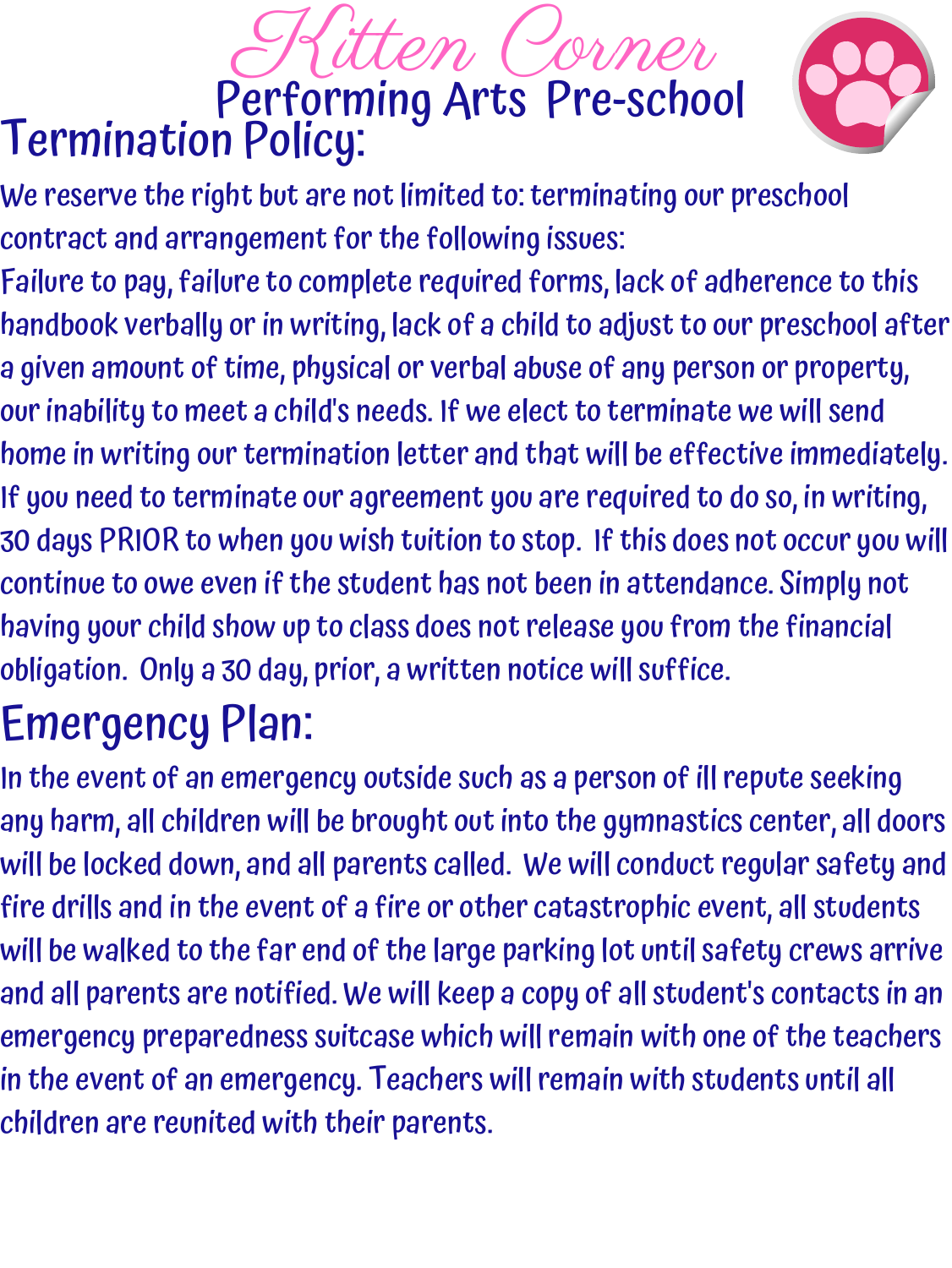- $\Omega$  eq.  $\Omega$  ,  $\Omega$  ,  $\Omega$  ,  $\Omega$  ,  $\Omega$  ,  $\Omega$  ,  $\Omega$  ,  $\Omega$  ,  $\Omega$  ,  $\Omega$  ,  $\Omega$  ,  $\Omega$  ,  $\Omega$  ,  $\Omega$  ,  $\Omega$  ,  $\Omega$  ,  $\Omega$  ,  $\Omega$  ,  $\Omega$  ,  $\Omega$  ,  $\Omega$  ,  $\Omega$  ,  $\Omega$  ,  $\Omega$  ,  $\Omega$  ,  $\Omega$  ,  $\Omega$  ,  $\Omega$  ,  $\Omega$  ,  $\Omega$  ,  $\$ JU. Please purchase and bring these basic supplies with your student on the first day of class:
- \*2 boxes of 24 Crayola crayons
- \*2 boxes of Crayola washable markers
- \*1 package of Crayola watercolor paint
- \*1 pair of student scissors
- \*6 Elmer's glue sticks
- \*2 bottles of Elmer's liquid glue
- \*1 box gallon size zipper bags
- \*6 pencils #2 sharpened





#### School Supplies: